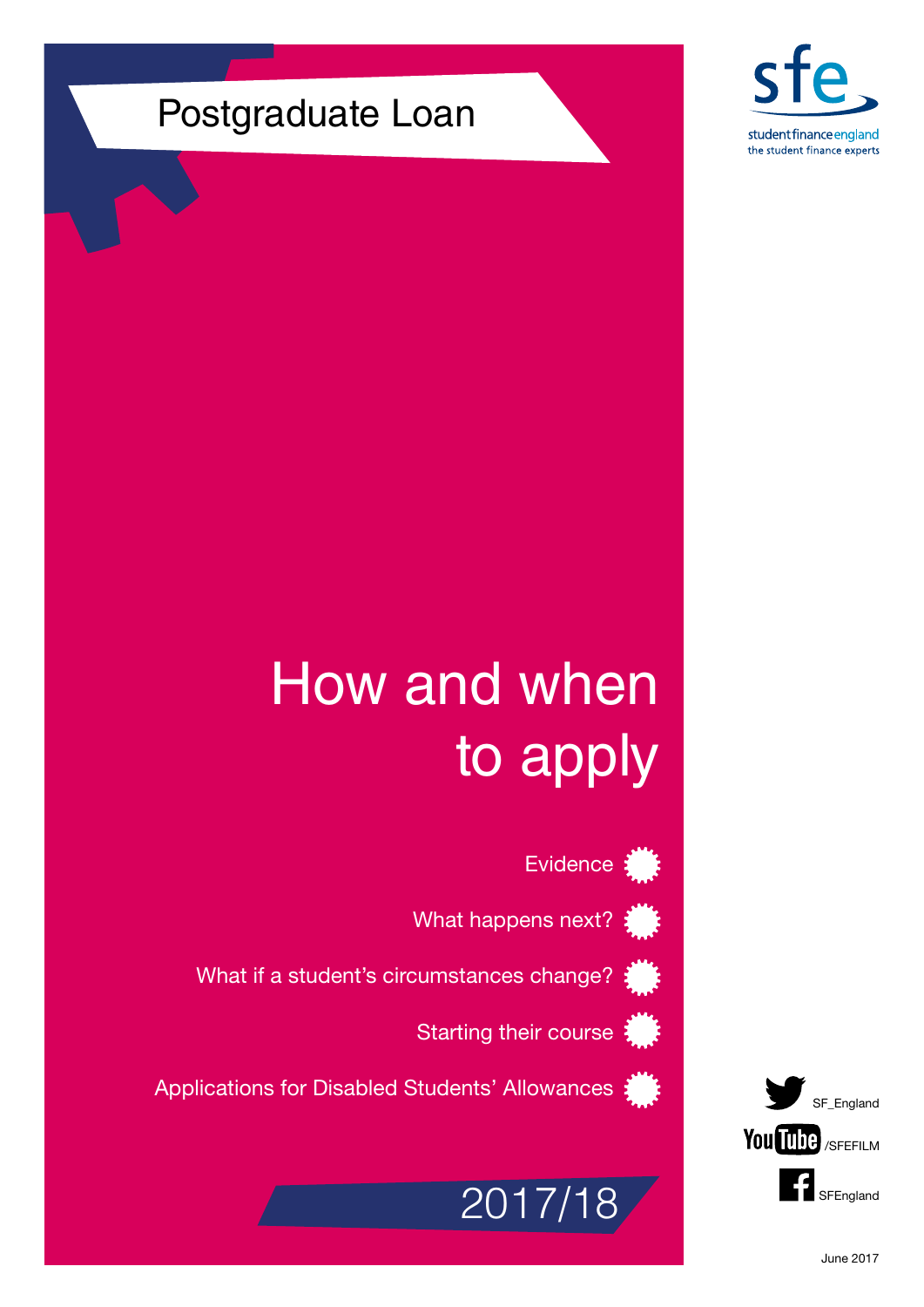## How and when to apply



The quickest way to apply is online at <www.gov.uk/postgraduateloan>

New students can apply from June 2017.

The student doesn't need to have a confirmed place at university to apply. They should simply apply using their preferred choice of course and can update this later if they need to. Students should apply as early as possible to make sure their Postgraduate Loan is ready for the start of their course.

Before students start their online application, they should have the following to hand:

- valid UK passport (if they have one),
- university and course details,
- bank account details, and
- National Insurance number.

Once they start their online application they can save it at any time and go back to complete it later.

#### **Evidence**

We can't process the student's application until we have all the information and evidence we've asked for. In most cases it's easy for the student to provide all the details we need by simply filling in all the details on their application. For example, the student's valid UK passport details give us the information we need to confirm their identity.

In certain circumstances the student may have to send more evidence. If they do, we'll let them know what they need to send. They should send any information or evidence we ask for as soon as possible so their application isn't delayed.



If the student applied online, they should print the declaration form which they must sign and return to us as soon as possible.

Once we've assessed the student's application, we'll send them a Postgraduate Loan entitlement letter confirming how much Postgraduate Loan they'll get. Students should keep this letter as they might have to show it to their university when they register.